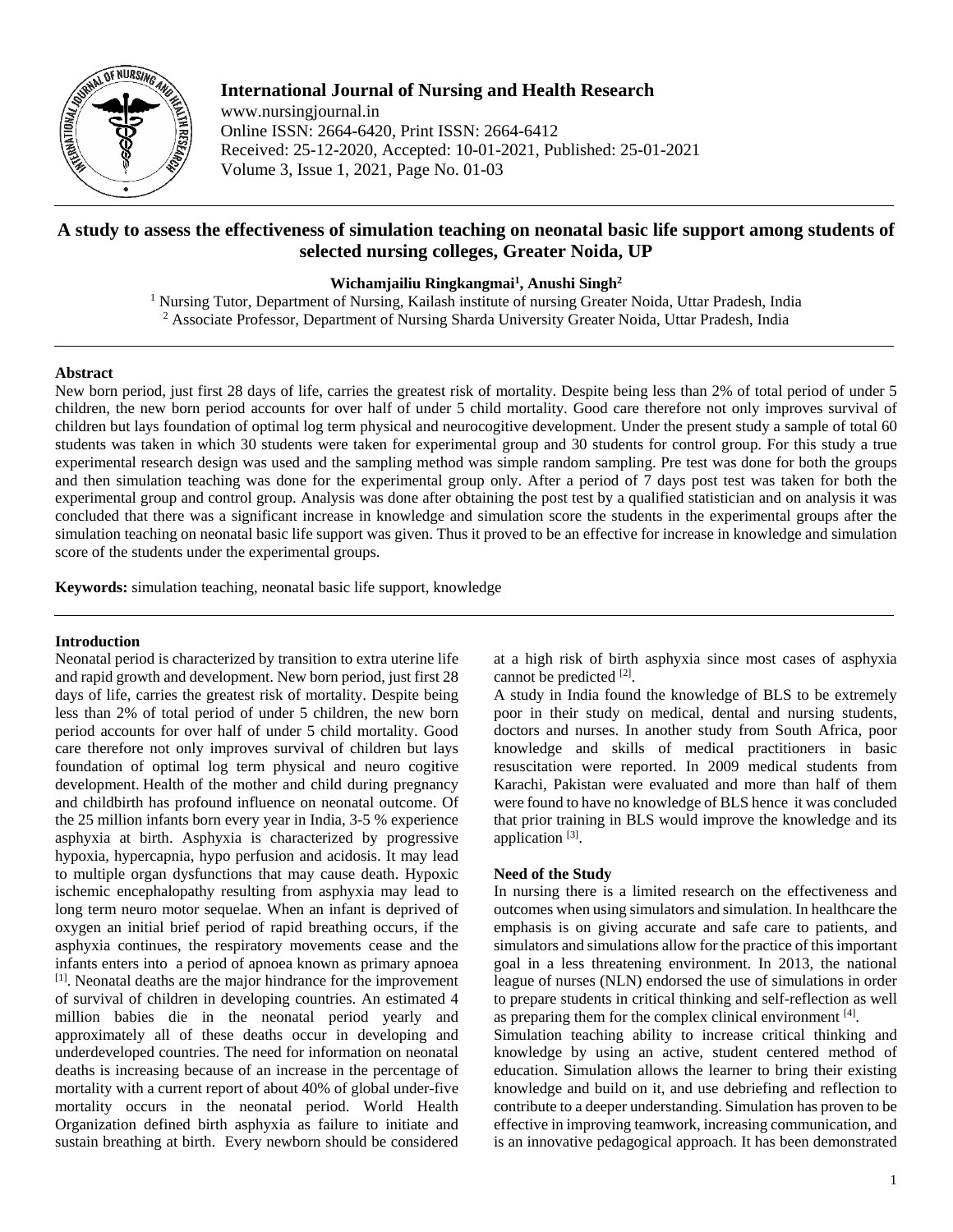that there is a high level of student satisfaction with this type of training. Successful implementation of high fidelity simulation in the medical and nursing fields has contributed to the saving of many lives [5].

Guhde (2011) reports that the simple scenarios are as effective as complex role playing scenarios and recommends that simple scenarios may meet learning objectives more effectively. The author recognizes that the student participants were completing a clinical block concurrently with their similar clinical cases which may have enhanced their learning [6].

In recent study, Bremner and associates examined the value of using the human patient simulator as an instructional strategy with novice students. A sample of 41 students completed a questionnaire about their learning experiences with the human patient simulator. The simulator session was rated good to excellence by 95 percent of the students, and 68 percent recommended it as a mandatory component of their educational Program. Over 60 percent of the students indicated that the patient simulation experience increased their confidence in physical assessment skills. Limitations of the technology identified by students included not having enough time to work with the simulator, and a lack of realism [7].

Simulation in education has been used at least since the time of World War II. Simulation in nursing education in the form of static manikins, role playing, CPR manikins, and other techniques has also been utilized as a teaching modality for quite some time. High-fidelity simulation is a relatively new area in nursing education and utilizes high technology simulation monitors and computers. This technology offers new avenues for teaching student nurses scenarios as well as critical thinking and reflection on lived experience and practice. However, the outcome research in the area of high-fidelity simulation in nursing education is limited at this time [8].

Nursing education is constantly evolving as change takes place in health care delivery and as more is learned about knowledge acquisition and the use of technology. In the 1960s, technology changed the way high-risk flight training was taught, with computer-based simulation training gaining favor. In health care profession education, simulation use is often part of hightech anesthesia or surgical training. Over the last few years, however, high-fidelity simulation (HFS) training using human patient simulators has been playing a larger role as part of teaching programs in nursing schools and continuing education. This type of simulation utilizes a computer-based mannequin, allowing experiential training of skills, knowledge, and decisionmaking, which builds confidence in a safe environment, transferable to real patient situations [9].

#### **Problem Statement**

A Study to Assess the Effectiveness of Simulation Teaching on Neonatal Basic Life Support among Students of Selected Nursing Colleges, Greater Noida, UP**"**

## **Objectives of the Study**

- 1. To assess the knowledge regarding Neonatal Basic Life Support among Nursing students
- 2. To assess the neonatal basic life support skills of nursing students
- 3. To assess the effectiveness of simulation on skills regarding

Neonatal Basic Life Support among nursing students

- 4. To find out the co relation between knowledge and simulation skills on Neonatal Basic Life Support among nursing students
- 5. To assess the association between the knowledge and simulation regarding neonatal basic life support and selected variables of the study

### **Method**

The present study is A Study to Assess the Effectiveness of Simulation Teaching on Neonatal Basic Life Support among Students of Selected Nursing Colleges, Greater Noida, UP, Sister Callista Roy theory of adaptation model is used as a conceptual framework for this study. It identifies factors like , control process, effectors and output between the research investigator and the students who all are receiving the simulation teaching in nursing colleges regarding the effectiveness of simulation teaching on neonatal basic life support among students of selected nursing colleges in Greater Noida, UP.

### **Hypothesis**

Hypothesis will be tested at 0.05 level of significant.

**Ho1:** There will be no significant difference between mean pretest and post test simulation score of the two groups

**Ho2:** There will be no significant association between the simulation score of nursing students and selected variables

The sampling technique used for the study was Simple Random sampling method. The independent variable was the simulation teaching on neonatal basic life support and dependent variable was knowledge and simulation score of the nursing students. The extraneous variables which affected the study were routine classes, clinical duty hours and previous knowledge about the study. The study was conducted among 60 students in School of Nursing Science and Research Sharda University and Prakash Institute of nursing, Greater Noida.

## **Result**

Based on the age in an experimental group, about 16 (26.67%) students were in the age of 21 years, about 8 (26.67%) in the age of 20 years and about 6 (10%) in the age of 22 years.

Under control group, about 19 (63.33%) students were in the age of 21 years, about 8 (26.67%) in the age of 20 years and about 3 (10%) in the age of 22 years.

Based on the gender in an experimental group, about 10 (33.33%) students were males whereas about 20 (66.67%) were females.

Under control group, about 9 (30%) students were males whereas about 21 (705) were females in a current study.

Based on the source of information in an experimental group, about 24 (80%) students were receiving knowledge from books and lectures, about 3 (10%) each were received knowledge from books and internet.

Under control group, about 18 (60%) students were receiving knowledge from books and lectures, about 6 (20%) each was received knowledge from books and internet.

The knowledge category has been allocated on the basis of total 15 (100%) marks which further divided into 3 parts of knowledge categories. The existed knowledge under 3 categories such as